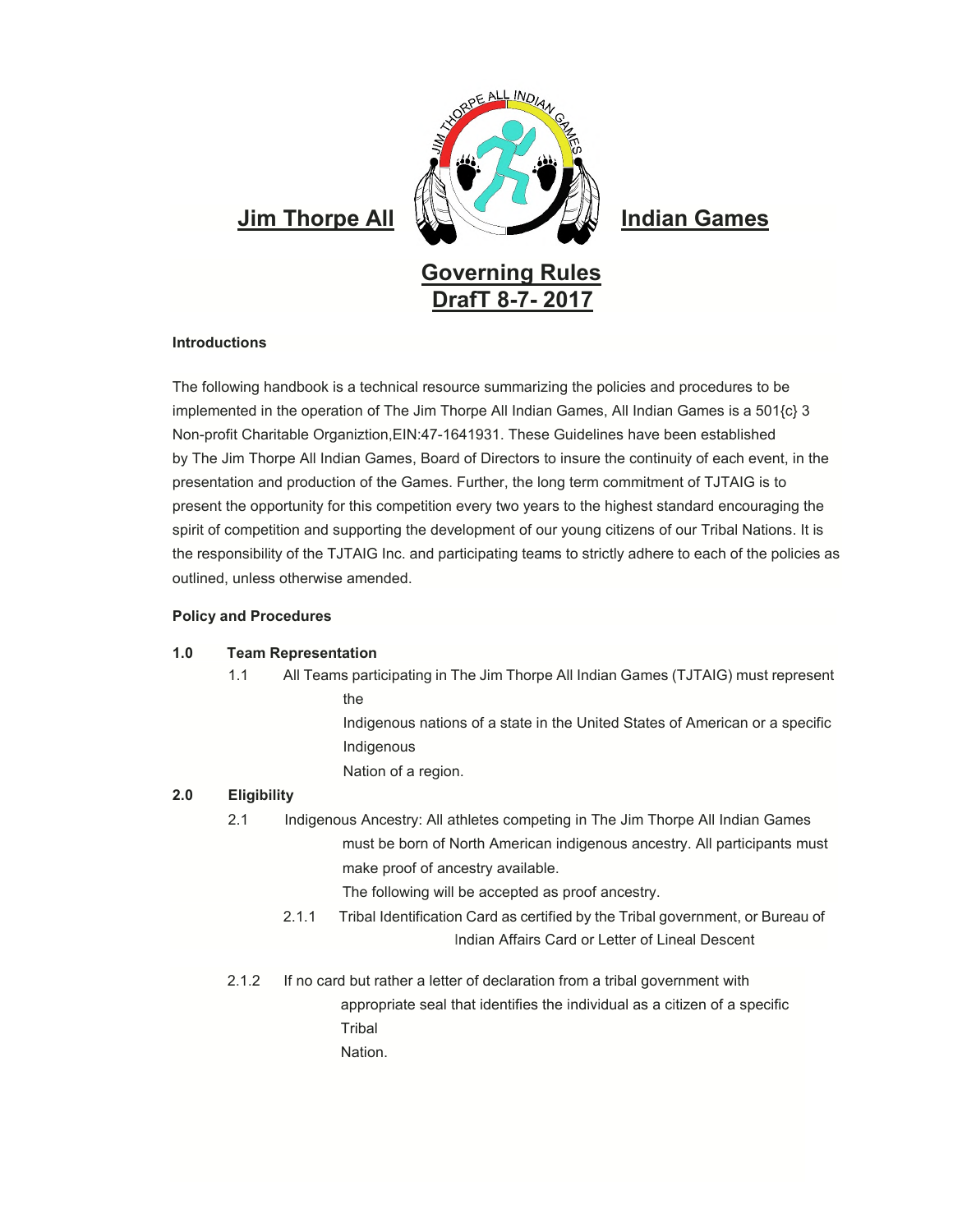# **2.2 Age Classification**

2.2.1 The Jim Thorpe All Indian Games have established 3 competitive age classification, which are determined by the athletes year of birth not their date

> of birth. Exceptions to the age group rulings may be made by special requests

> but will be approved by the TJTAIG Commissioners and Competition Committee.

They are as follows:

- 2.2.1.1 U-14
- 2.2.1.2 U-16
- 2.2.1.3 U-18

### **2.3 Residency**

- 2.3.1 In order to try out for a team you must be a resident of that specific State that
	- you are representing at the time of tryout. Residency rule is not applicable to
	- individuals that are representing their Tribal Nation is that specific category of
	- competition.

2.3.1.1 Student Residency -Individuals attending education institutions, on a full time basis, outside

their Site of permanent residence during the year of the Games shall be permitted to compete for the state in which they

are attending school.

2.3.1.2 Non-Student Residency - Individuals permanently residing in a State

region will be allowed to compete as a resident of that state region

unless they are representing their Tribal nation in a specific category of

competition.

#### **2.4 Amateur Status**

2.4.1 All athletes participating in the J.T.A.I.G. must be of amateur status in the event they are entered/competing in for the Games. Each sport will abide by their respective National Sport Governing Body's definition of an amateur.

# **2.5 Single Sport Participant Policy**

2.5.1 Athletes participating in The Jim Thorpe All Indian Games can only enter /compete in one (1) competition event.

# **2.6 Standards**

2.6.1 The Jim Thorpe All Indian Games are a competition that fosters the healthy lifestyle and choices for young athletes and in keeping are supportive of encouraging young athletes to compete in the Games.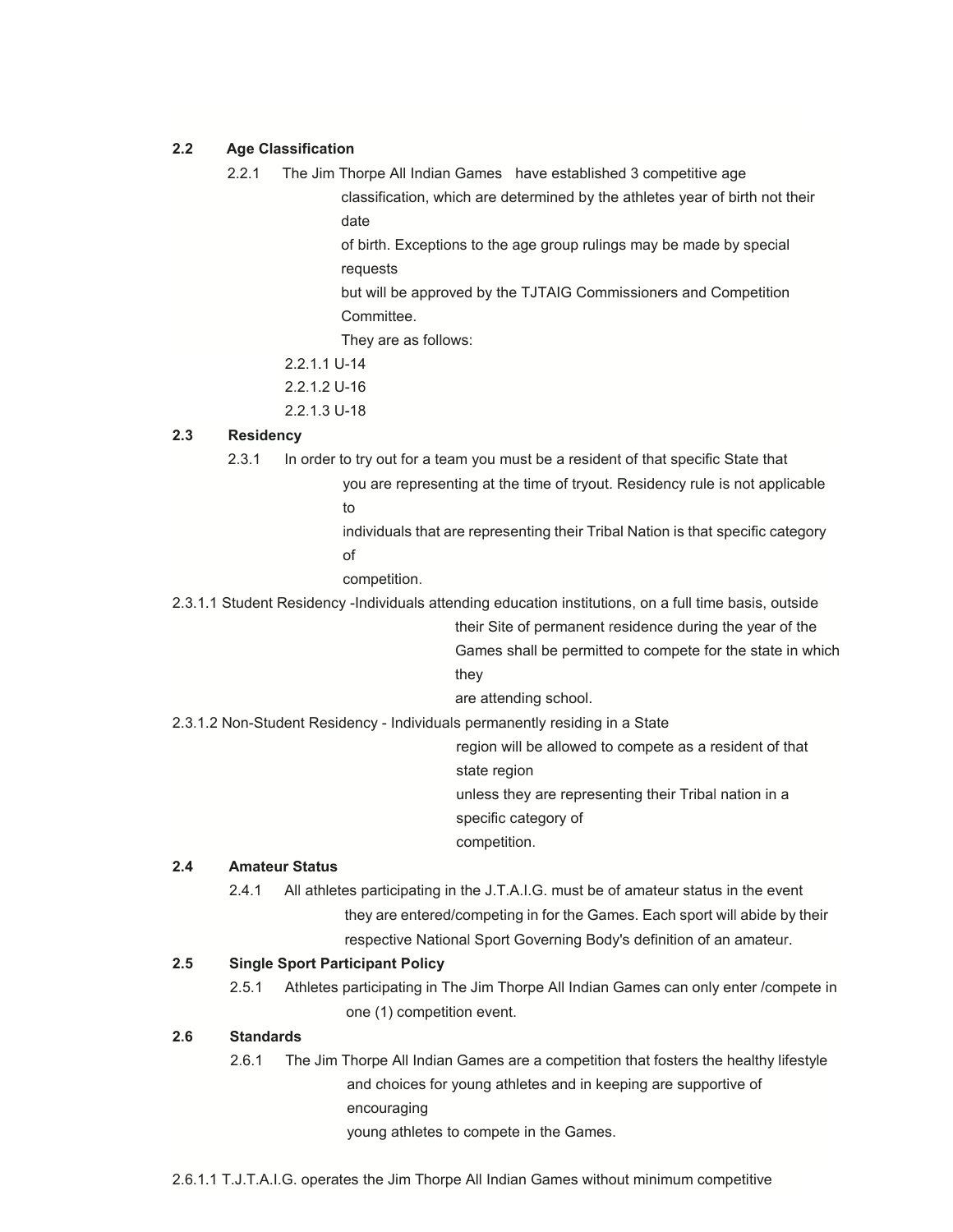standards for entry into the sporting events.

2.6.1.2 The individual Team selection process is the responsibility of each respective state region.

- 2.6.1.3 A Sports Commissioner will be appointed to represent the state region for the games in all matters regarding the Games.
- 2.7 Team Size
	- 2.7.1 The maximum total of any state region is currently two hundred (200) which represents in total the number of Athletes, Coaches, Managers and Chaperones). A team can only be larger than 200 if they have provided notice to the Host of the Games.

# 2.8 Sports Commissioners

- 2.8.1 All teams participating in the TJTAIG must appoint an individual to serves the Sports Commissioner. The Sports Commissioner will represent the interest of their respective State at all meetings. It is the responsibility of the Sports Commissioner to ensure that all TJTAIG information is distributed to their team, staff and respective parents of athletes within their region.
- 2.8.2 Pre-Game Organizational Meetings A series of Sports Commissioner meeting are to be held during the period leading up to the Games. The purpose of these meetings is to provide the opportunity for technical input into the preparation/organization of the Jim Thorpe All Indian Games as well as to gather essential planning information for development of individual teams and competition.
- 2.8.3 During the competition a specific area will be designated for meetings of the Sports Commissioners in order to properly meet and communicate any issues that may arise during the competition.
- 2.8.3.1 Prior to each day of competition the Competition Committee will

convene a Sports Commissioner meeting for the purpose of managing any issues that may have arisen; Team Issues that impact the Games such as: disciplinary problems, drug or alcohol concerns, as well as to allow for the distribution of new information each day.

2.8.3.2 Any competition issues will consult the technical competition package

and the decision of the Sports Commissioners will be binding in the competition and management of the event.

# 2.9 Sports

2.9.1 The following eleven sports have been identified as the Core sports for competition for The Jim Thorpe All Indian Games. It is the intent to offer competition for both male and female where appropriate for competition and in some designated categories as Co-ed participation in events. Team participation and individual performance in each of these events will determine the overall titles of each competition as well as Team title.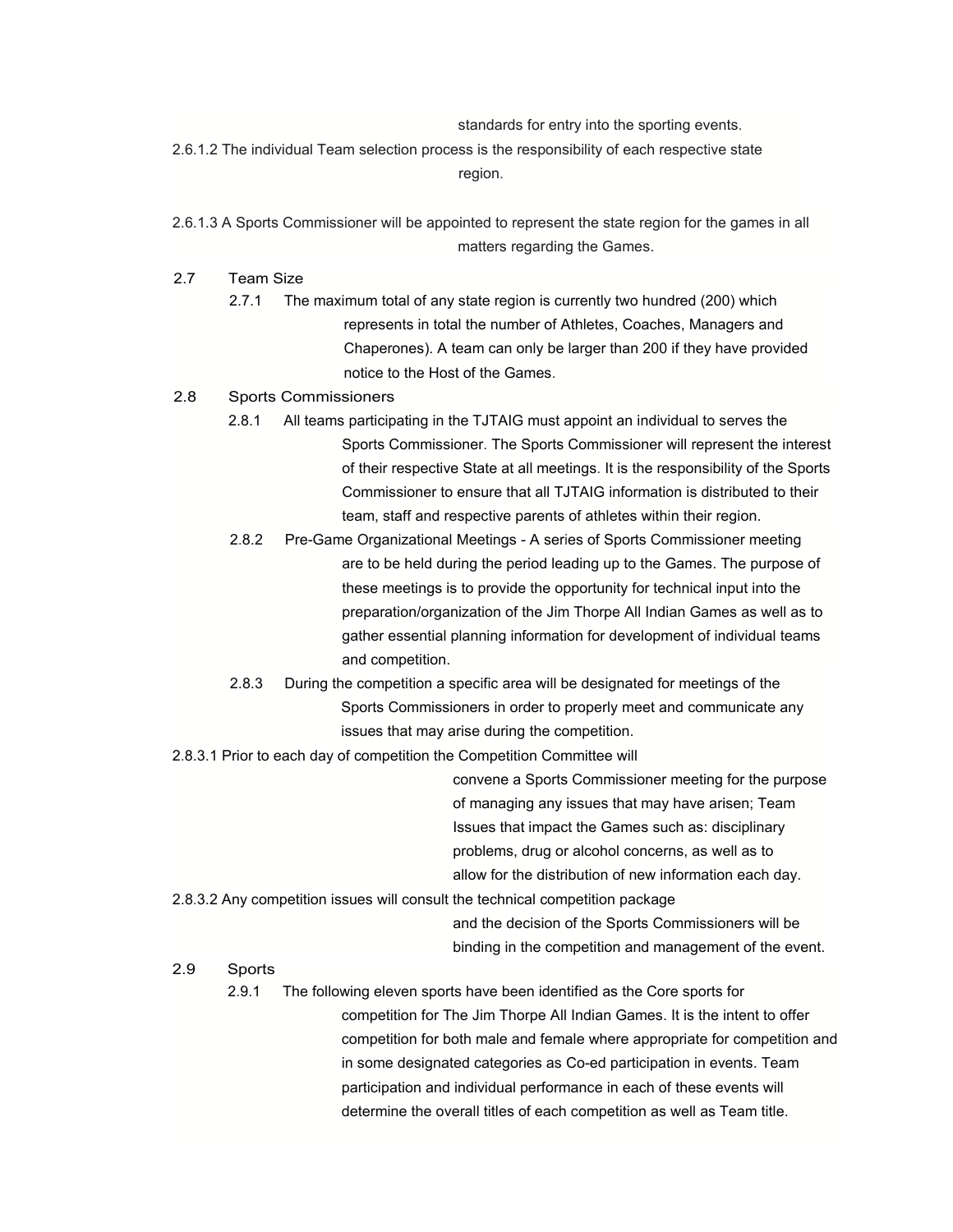2.9.1.1 Individual Sports 2.9.1.1.1 Golf 2.9.1.1.2 Wrestling 2.9.1.1.3 Track & Field 2.9.1.1.4 Archery 2.9.1.2 Team Sports 2.9.1.2.1 Baseball 2.9.1.2.2 Basketball 2.9.1.2.4 Field Lacrosse 2.9.1.2.5 Soccer

- 2.9.1.26 Football
- 2.9.1.2.7 Softball
- 2.9.1.2.8 Volleyball

2.9.1.3 Additions to the Core Sports List must meet the following criteria for

consideration:

2.9.1.3.1 A new Sport can only be introduced in the Games, first as a trial sport for the Games; to fully consider the level of interest in competition either as an individual or team event. 2.9.1.3.2 Review of the governing rules of competition for the proposed new event competition prior to full consideration by the Sports **Commissioners** 

# 2.10 **Demonstration Sports**

2.10.1 Demonstration Sports are encouraged in recognition of Traditional Games of the various Indigenous Nations of North America.

> 2.10.1.1 Demonstration Sports are profiled in an exhibition capacity held in conjunction with the Cultural Festival. Any state region that wishes to promote a demonstration sport can do so through notice to the TJTAIG Inc. Directors.

# **2.11 Registration Deadlines**

**2.11.1** The Host of the Games will establish registration deadlines for the purpose of organizing the competitions and planning for the accommodation of the athletes attending the competition.

**2.11.2** 30 Day before the event the Registration will close and the final schedule of competition will be prepared for the event and shared with each respective Sports Commissioner and their state region.

# **2.12 Registration Fee**

2.12.1 The registration fee is to be set through consultation and agreement between

the Hosts of The Jim Thorpe All Indian Games Inc. Board of Directors. The set amount is to be set upon the analysis of the budget to operate the event and should not be cost prohibitive to participants.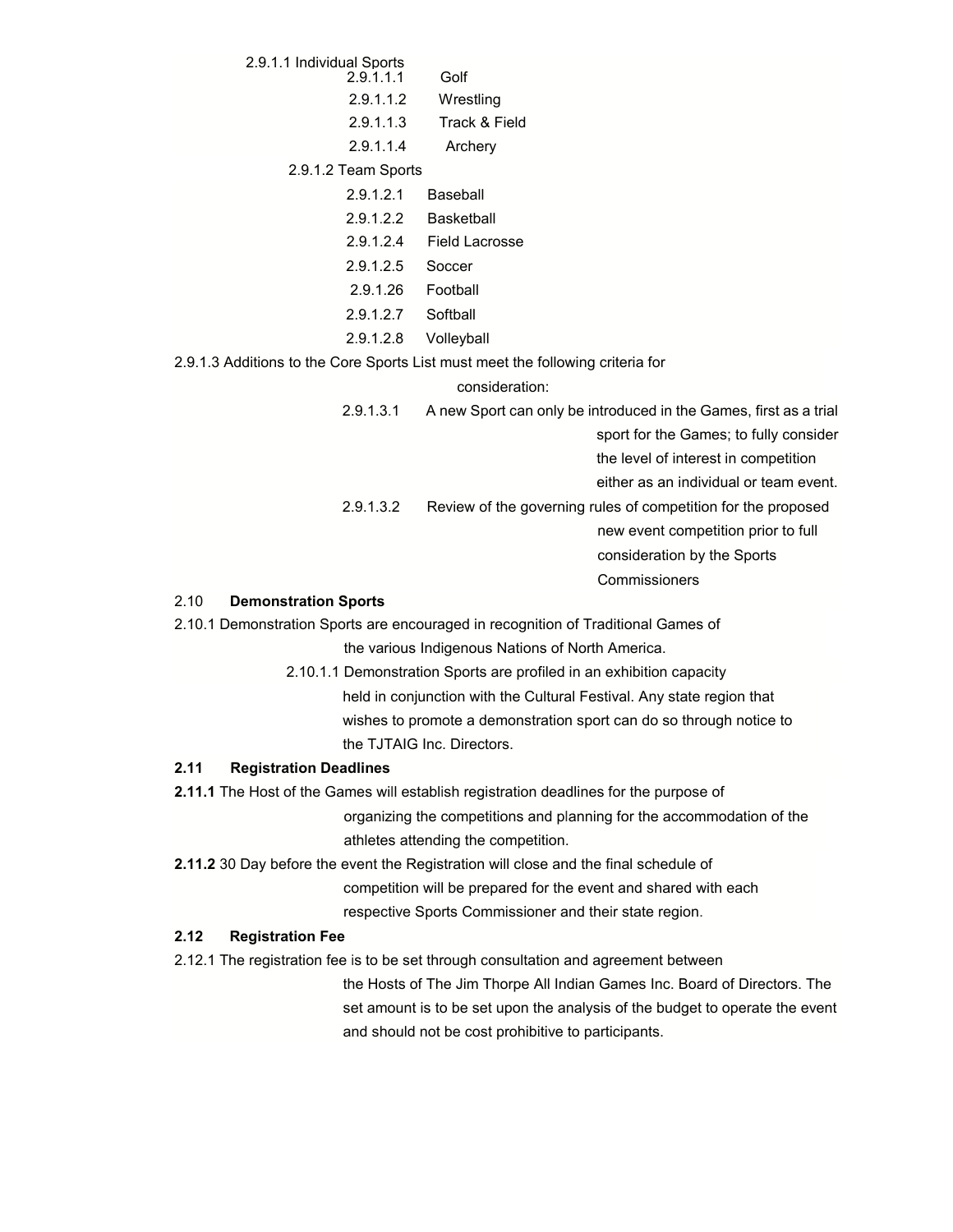# **2.13 Registration Deadlines**

2.13.1 All necessary registration forms accompanied by the registration fee must be

submitted to TJTAIG Inc. by established deadlines dates. Should any team miss the established deadlines they will deemed ineligible to participate. All fees paid are considered non-refundable.

### **2.14 Sport Technical Package**

2.14.1 TJTAIG Inc. is responsible for the creation and distribution of The Jim Thorpe All Indian

Games Technical Package to the Sport Commissioners of each region. This package must be comprehensive, providing teams with specific information on each specific competition. The Technical package shall include the following information:

| 2.14.1.1 | The rules of regulation specific to each sport event      |
|----------|-----------------------------------------------------------|
| 2.14.1.2 | All pertinent venue information                           |
| 2.14.1.3 | Registration requirements for participants in competition |

# **2.15 Drug and Alcohol Policy**

 2.15.1 The Jim Thorpe All Indian Games is a reason, drug and alcohol free event. For this reason TJTAIG Inc. wholly embraces the ethics of fair play in sport by unequivocally opposing any behavior deemed unethical, this includes the use of substances and methods banned by the national and international sport community.

### **2.16 Racism and Harassment Policy**

 2.16.1 As sporting event that celebrates the vast cultural diversity of the indigenous Nations of North America, The Jim Thorpe All Indian Games vehemently opposes all conduct/behavior that is discriminatory. This will not tolerate any form of racial (Indigenous and non-Indigenous alike) cultural, sexual, religious discrimination, disability discrimination or harassment from participants. For this reason the Games will be designated a "Racist/Harassment Free Zone". The TJTAIG Sports Competition Committee will deal with any action or expression of a discriminatory nature swiftly and accordingly.

### **2.17 Coaching Standards**

- 2.17.1 TJTAIG supports the advancement of individuals interested in Coaching of individual and team sports for their respective regions across Indian Country. As well, TJTAIG supports the advancement and eventual adoption of Standards for certification of all Coaches of Teams represented in the Games.
- 2.17.1.2All Coaches must meet the predetermined coaching standards as set forth by the specific requirements of each Sports Commission for each respective State region.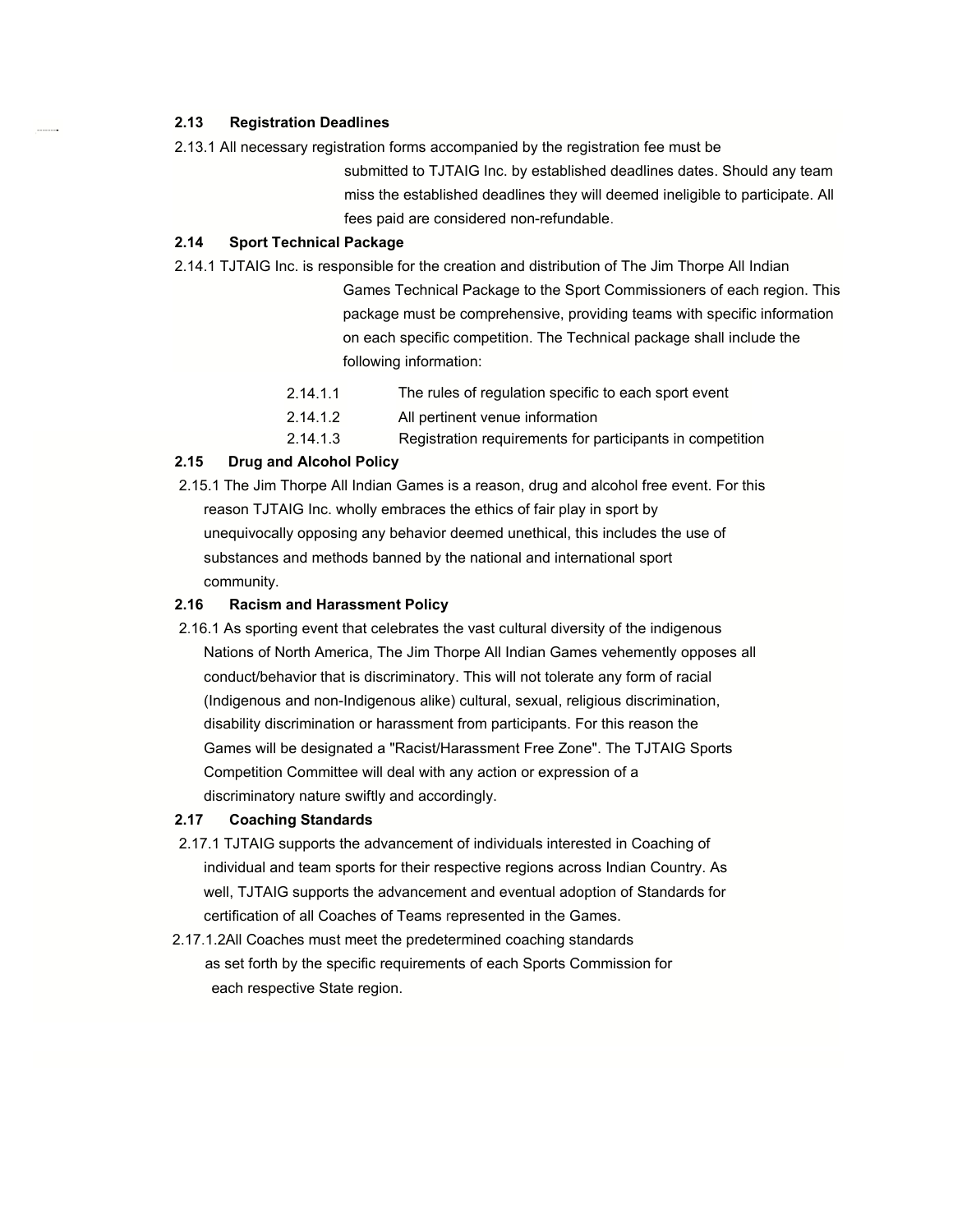# **2.18 Insurance**

2.18.1 The Host of the Games must carry both accident and liability insurance that

provides coverage for both themselves has a host and all participants (athletes, Commission staff, coaching staff, managers, chaperones, cultural contingents, etc.) during the actual event.

2.18.2 To further protect participants all Teams are encouraged to carry additional accident/health insurance for each team member. This coverage is in addition to health coverage program that may be offered from your individual Tribal Nation and would also be for the span of time of the event from departing to returning home from the competition.

# **2.19 Uniforms**

- 2.19.1 Team Uniform -Every Team for the competition is expected to have a team uniform. This uniform is to be worn by all team members. The display of team uniforms is critical to the parade of athletes in the opening ceremonies and closing ceremonies. Traditional regalia is encouraged at the Parade of Athletes; otherwise all athletes must be dressed in the Team uniform.
- 2.19.2 Competition Uniform AI participants must comply with the rules relating to competition uniforms as outlined in the Sports Technical Package.

### **2.20 Awards**

2.20.1 Event Awards - Metal will be awarded to the Top three finishers of every event (age classifications and gender).

2.20.2 Honorary Awards - Any awards to be named after or presented in honor of an individual must be sanctioned by the TJTAIG. Any State that wants to establish an Honorary Award must do so through notice and application to the TJTAIG. Any Honorary Awards are to be reoccurring and permanent to the future games.

# **2.21 Results**

2.21.1 The TJTAIG will provide up to date daily competitive results from every sport

venue on a daily basis. To distribute those results, a results center must be established that provides results in an appropriate format for as a team standings report for Commissioners for their review. In addition, results must be displayed for viewing by coaches, athletes and spectators in a central results area established at each sports venue and facilities where deemed appropriate.